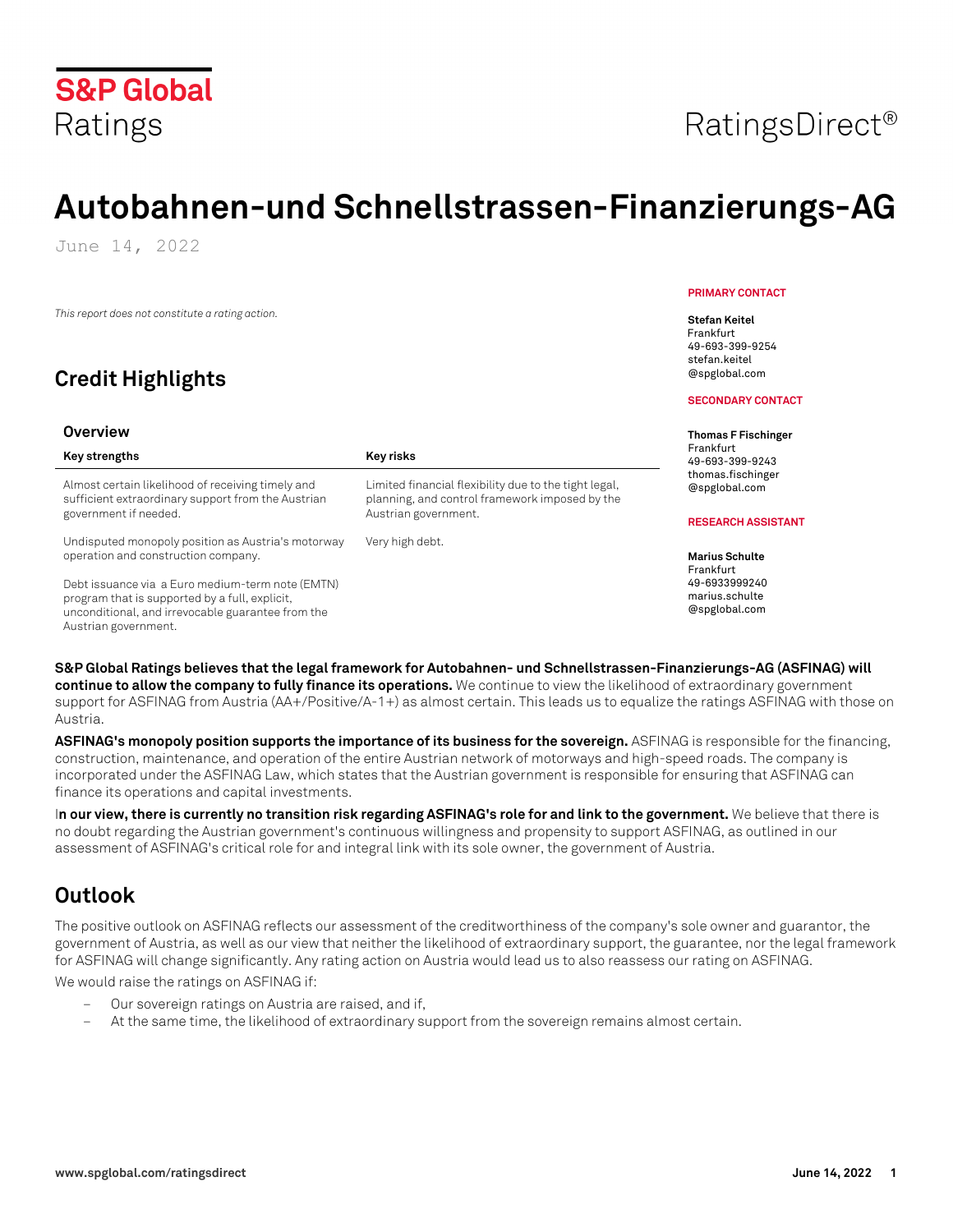### **Downside scenario**

We would revise the outlook on ASFINAG to stable if we stake similar action on Austria. A change in our assessment of the likelihood of support for ASFINAG from the Austrian federal government could trigger a downgrade. Should there be a change in law, privatization plans, or refusal of future government guarantees, we could reassess the company's role for and link with the government. However, we currently view such developments as unlikely.

## **Rationale**

We base our ratings on ASFINAG on our opinion that there is an almost certain likelihood that the government of Austria would provide timely and sufficient extraordinary support to ASFINAG in the event of financial distress. In accordance with our criteria for rating government-related entities (GREs), our view of an almost certain likelihood of extraordinary government support is based on our assessment of ASFINAG's:

- Critical role for Austria as its sole agent for the construction and operation of the country's motorways and high-speed road network; and
- Integral link with the government as a wholly owned subsidiary that is subject to a tight legal, planning, and control framework.

We do not assess a stand-alone credit profile for ASFINAG because we view the likelihood of extraordinary government support as unlikely to change within a reasonable timeframe. Hence we currently see no transition risk with respect to ASFINAG's role for and the link with the Austrian government.

The degree of effective government control of and support for ASFINAG are both substantial. The company is incorporated under the ASFINAG Law, which states that the Austrian government is responsible for ensuring that ASFINAG has sufficient funds at all times to protect its liquidity and equity and pursue its agreed activities. The Austrian government, as the company's sole owner, exercises operational, management, and financial control over ASFINAG and approves its budget. Government support is provided through full, explicit, unconditional, and irrevocable government guarantees for ASFINAG's €12.0 billion EMTN program, which is its main source of debt financing. The program is usually extended annually (as part of Austria's budget law), including a predetermined drawing amount.

Every year, the Austrian ministry of finance, in cooperation with ASFINAG, sets a maximum amount for the company's refinancing and new issuance. The respective amount is incorporated in the federal financing law and set conservatively, covering ASFINAG's financing needs very adequately. In 2022, this includes €1.2 billion for capital financing as well as €1.2 billion for interest and other expenditure. ASFINAG is usually able to almost fully finance its construction program with its own cash flows and typically needs to tap capital markets only to refinance maturing debt.

#### **ASFINAG's performance will likely prove resilient to elevated risks from the Russia-Ukraine war, including higher fuel prices and lower projected economic growth**

In 2021, ASFINAG recovered to a large degree from the negative impact of the coronavirus pandemic, which has been relatively moderate overall. Total toll revenue rebounded by 10.6%, above pre-pandemic levels in nominal terms, after a decline of 6.9% in 2020. This was mainly thanks to strong growth in truck traffic, resulting in truck toll revenue increasing by 10.5% in 2021, which accounted for more than 54% of ASFINAG's total revenue. Special toll revenue (+26.3%) and sticker revenue (+6.2%), also recovered to a large degree in 2021 after more pronunced declines in relative terms during the pandemic in 2020. ASFINAG's profit rose slightly to €755 million from €742 million in 2020. We believe that the development of ASFINAG's revenue and profits will remain favorable in 2022, despite the implications from the Russia-Ukraine war on economic growth and a potential negative impact on traffic volumes due to higher fuel prices.

ASFINAG has built up liquidity buffers during the pandemic, issuing two bonds in 2020 totaling €1.25 billion. In 2021, new issuance declined significantly to €500 million, which is closer to levels observed before the pandemic. No new bonds have been placed in the market so far in 2022, but we expect ASFINAG to refinance a bond amounting to €1 billion, that will mature later this year, likely with a new issuance. Looking ahead, we foresee increasing refinancing costs for ASFINAG, in line with those for the Austrian sovereign, given recently observed or anticipated tighter monetary policies globally. Additional financial pressure stems from significantly increasing costs for construction. However, we don't expect this to have an impact on the rating over the medium term because the rating is based on ASFINAG's role for and link with the Austrian government.

#### **A change in ASFINAG's legal framework would require a change in law, which we consider unlikely over the medium term**

ASFINAG is an incorporated company that is fully owned by Austria's federal government, as is required by the ASFINAG Law. Founded in 1982, the company was reformed and given its present structure and function in 1997. ASFINAG is a monopoly responsible for the financing, construction, maintenance, and operation of Austria's network of motorways and high-speed roads.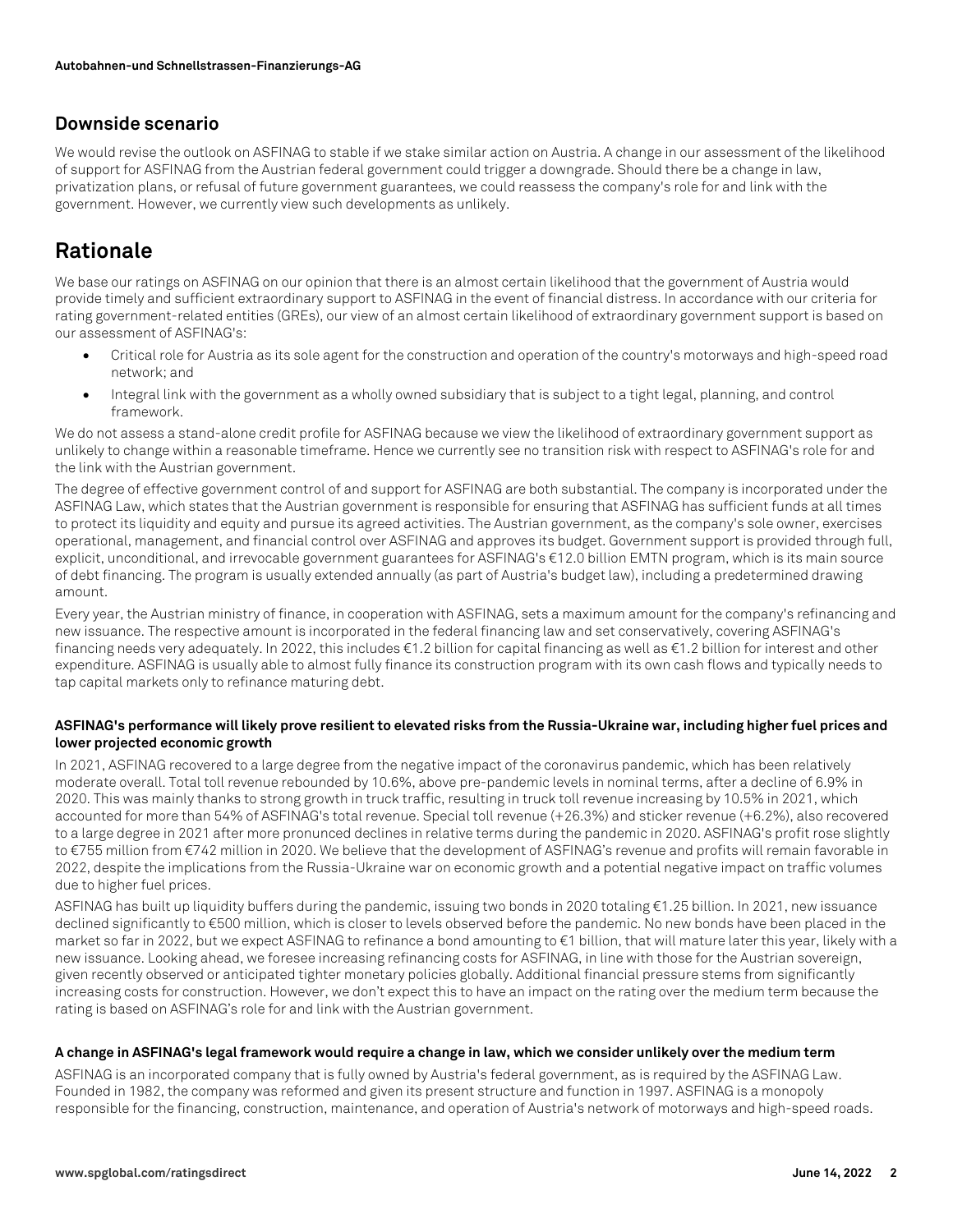#### **Autobahnen-und Schnellstrassen-Finanzierungs-AG**

According to contractual agreements, ASFINAG has the unlimited usufruct (the legal right to use and derive profit or benefit from property that belongs to another, as long as the property is not damaged) over Austria's motorways and high-speed road network, although both remain the property of Austria. This entitles the company to the revenue generated from the road network, namely through tolls, usage fees, fines issued, and the operation of service areas. The contract is of unlimited duration, and the government abstained from cancellation rights in 2007 that were included in a previous contract. ASFINAG has the right to cancel the contract at the end of each quarter, with a three-month notice period, should the government set tolls at a level the company considers unsustainable. If ASFINAG cancels the usufruct contract, the government would have to assume the liabilities resulting from ASFINAG's obligations as defined in the contract.

The majority of members on ASFINAG's supervisory board are appointed by the government, which also approves the company's budget. The government directly controls large parts of ASFINAG's expenditure and revenue, and thereby also its profitability and ability to control its debt. In addition, ASFINAG's construction expenditure is effectively controlled through the government's right to set targets for construction and safety measures. On construction and maintenance, ASFINAG has to follow a multi-year investment program coordinated and agreed with the government.

Working under a multi-year framework, which is agreed upon annually and currently in effect for 2022-2027, ASFINAG's revenue is highly predictable under most circumstances, owing to moderate but continuous traffic growth over the cycle. Price increases are regulated by law (Bundesmautstraßengesetz) but volume projections depend on ASFINAG's assumptions, which affect revenue projections. Toll revenue projections (stickers and truck tolls) are indexed according to the harmonized consumer price index. Under the current medium-term plan, the company aims to pay an annual dividend of €200 million to the Austrian government to fulfill the government's dividend expectations.

Political discussions on how to use ASIFNAG's profits, which are currently allocated to new road construction, are relatively frequent. However, at present, we do not see this as having any implications for ASFINAG's status as one of Austria's most important GREs. In our view, a change in the company's setup, to an extent which could have an impact on our ratings, is unlikely over the medium term.

## **Related Criteria**

- General Criteria: Environmental, Social, And Governance Principles In Credit Ratings, Oct. 10, 2021
- General Criteria: Methodology For Linking Long-Term And Short-Term Ratings, April 7, 2017
- General Criteria: Rating Government-Related Entities: Methodology And Assumptions, March 25, 2015
- General Criteria: Principles Of Credit Ratings, Feb. 16, 2011

## **Related Research**

- Austria Outlook Revised To Positive On Budgetary Consolidation Prospects; 'AA+/A-1+' Ratings Affirmed, Feb. 25, 2022
- Sovereign Risk Indicators, April 11, 2022, an interactive version available at http://www.spratings.com/sri.
- Economic Outlook Eurozone Q2 2022: Healthy But Facing Another Adverse Shock, March 27, 2022
- Eurozone Economic Outlook 2022: A Look Inside The Recovery, Nov. 29, 2021
- Austria-Based Asfinag Outlook Revised To Positive After Same Action On Sovereign; 'AA+/A-1+' Ratings Affirmed, March 1, 2022

#### **Ratings Detail (as of June 14, 2022)\***

| Autobahnen-und Schnellstrassen-Finanzierungs-AG |                      |
|-------------------------------------------------|----------------------|
| <b>Issuer Credit Rating</b>                     | $AA+/Positive/A-1+$  |
| <b>Issuer Credit Ratings History</b>            |                      |
| 01-Mar-2022                                     | $AA+/Positive/A-1+$  |
| 30-Jan-2013                                     | $AA+/Stable/A-1+$    |
| 17-Jan-2012                                     | $AA+$ /Negative/A-1+ |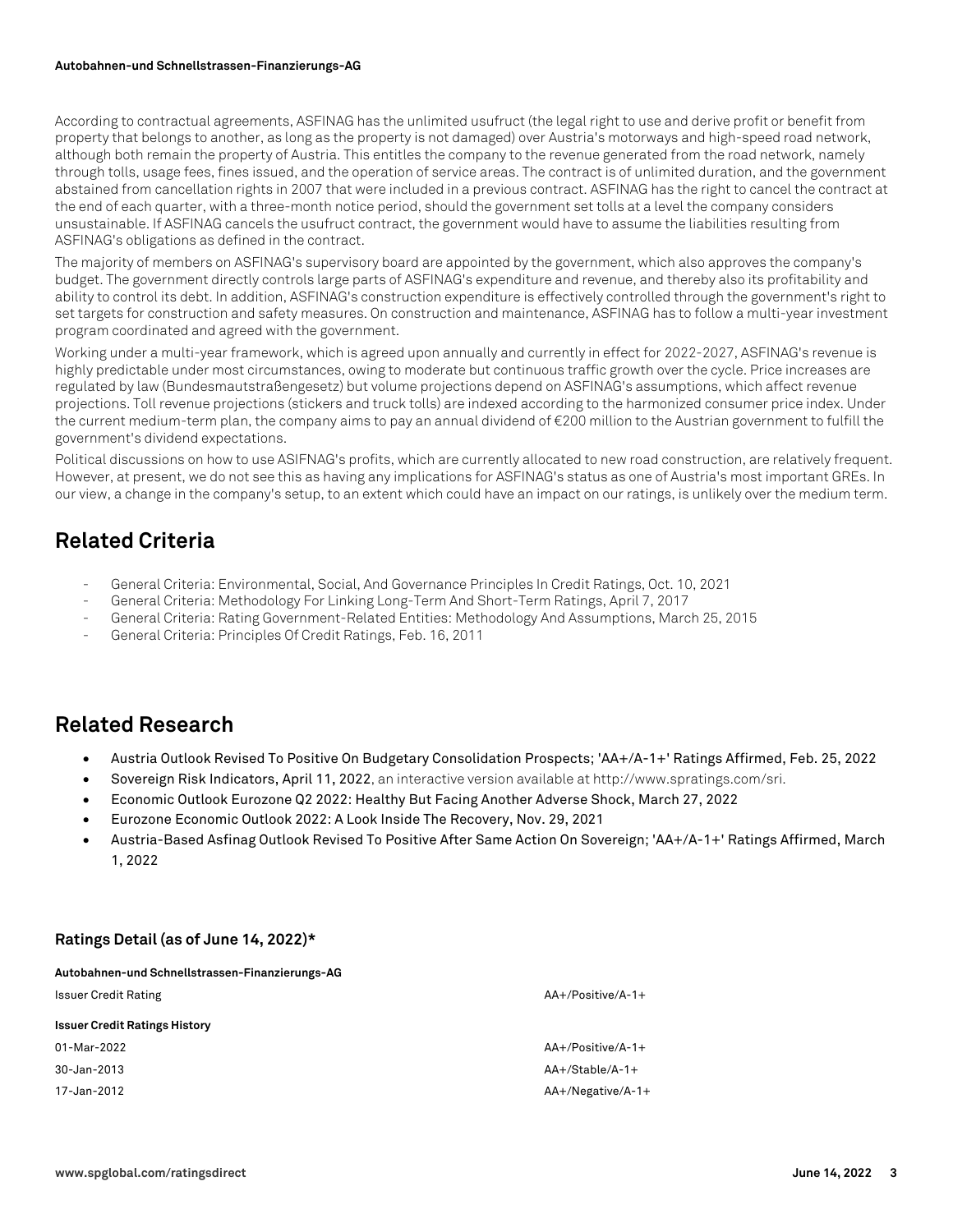#### **Ratings Detail (as of June 14, 2022)\***

\*Unless otherwise noted, all ratings in this report are global scale ratings. S&P Global Ratings credit ratings on the global scale are comparable across countries. S&P Global Ratings credit ratings on a national scale are relative to obligors or obligations within that specific country. Issue and debt ratings could include debt guaranteed by another entity, and rated debt that an entity guarantees.